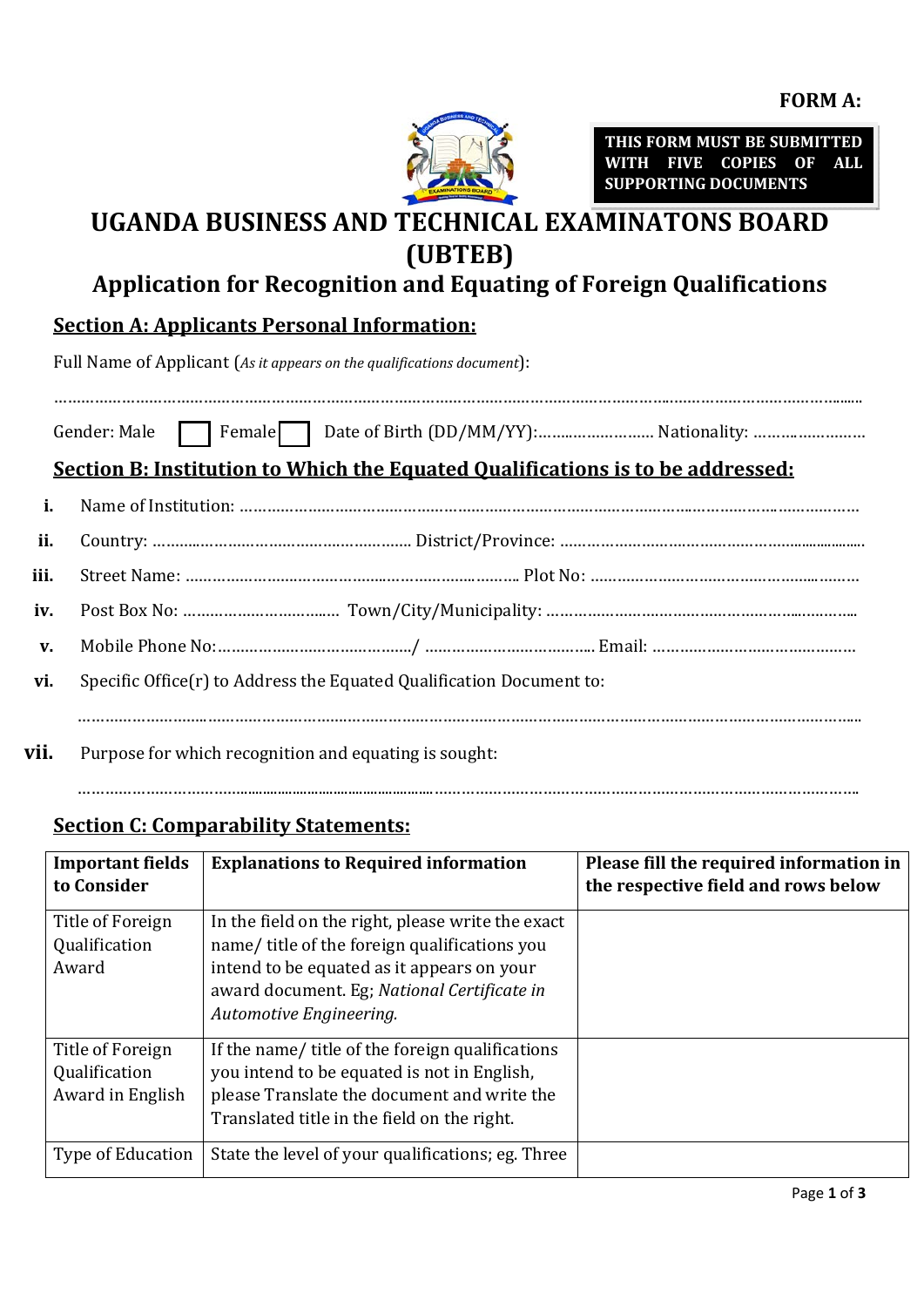| (State if<br>qualification is a<br>Short Course or<br>Normal<br>professional<br>course) | years Polytechnic Certificate, One year<br>national Certificate, Two Years National<br>Certificate, One year Diploma, Two years<br>Diploma, etc                                                                   |  |
|-----------------------------------------------------------------------------------------|-------------------------------------------------------------------------------------------------------------------------------------------------------------------------------------------------------------------|--|
| Entry level<br>qualification                                                            | State the qualification level in which you used<br>to join the course for the qualification<br>presently in question.                                                                                             |  |
| Recorgnised<br>Education<br>Institutions                                                | State whether the Awarding institutions of the<br>foreign qualification is nationaly recorgnised<br>by the relevant authority in the country of<br>origin.                                                        |  |
| Duration / length<br>of the programme                                                   | State the duration of the course in years; if<br>you took longer than the normal duration to<br>obtain the present qualification in question,<br>please indicate the extra years in parenthesis,<br>eg. 2(1).     |  |
| Country of Award                                                                        | This refers to the country of origin in which<br>the foreign qualification was awarded.                                                                                                                           |  |
| Credit Type                                                                             | This refers to the credit system used in the<br>country of origin to grade the qualification in<br>question. Eg. CGPA, Distinctions, Credits, Pass,<br>etc                                                        |  |
| <b>Credit Value</b><br>/Graduation /<br>Course load                                     | State the total credits (graduation load)<br>associated with the foreign qualification in the<br>country of origin. This may give an indication<br>of the typical work load associated with the<br>qualification. |  |
| National<br>Qualifications<br>Framework level<br>in Country of<br>Origin                | If applicable, please state the level of the<br>foreign qualification on the qualifications<br>framework in the country of origin.<br>Eg; SANQL1,                                                                 |  |
| Mode of Course<br>Delivery                                                              | Specify if the qualification in question was<br>obtained by following a Full time, Part time<br>/Correspondence / Online course.                                                                                  |  |
| Assessment<br>/Examination<br>Body                                                      | Specify if the qualification in question was<br>awarded by a national examination,<br>institution's or regional examining body in the<br>country of origin                                                        |  |